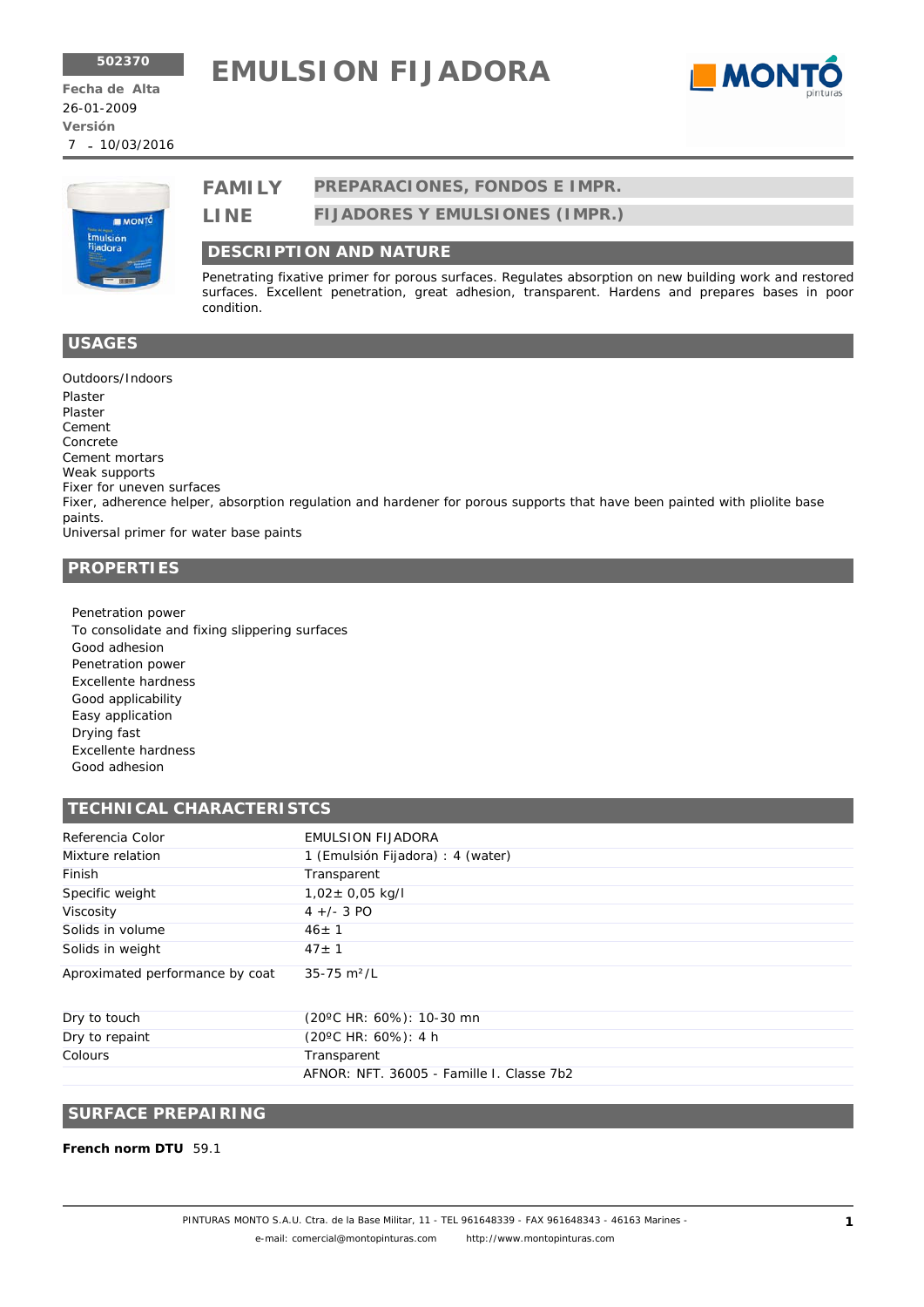**<sup>502370</sup> EMULSION FIJADORA**

26-01-2009 7 10/03/2016 - **Versión Fecha de Alta**



#### **New surfaces**

Cement mortar, plaster and derivatives:

- 1. Wait until the base is completely set and dry (minimum 30 days and maximum humidity of 20%).
- 2. Use an abrasive jet to remove any potential efflorescence from the base and neutralise alkaline surfaces.
- 3. Remove any strange products and/or residues from the base.
- 4. Sand down highly polished surfaces to open up the mortar.
- 5. Fill with powder or prepared filler plasters; to make the right choice, see family 6.
- 6. It is advisable to apply Fixative Emulsion, before and after placing the filler, especially on bases in poor condition.
- 7. Treat mouldy bases with Montolimp.

#### **Restoring and maintenance**

- 1. Completely remove any old paint that is flaking away or in poor condition.
- 2. Shade gloss paint to ensure good adhesion.
- 3. Remove foreign products by the usual procedures.

4. Given that the previous coats may have come loose, often unnoticed by the operator, it is recommended that old layers be removed using a heat gun, blasting or by other means.

5. Use plaster to fill any defects in the base (In family 6 see PREPARING BASES lines corresponding to powder plaster and prepared fillers to select the right solution).

6. Apply before and after filling.

# **WAY OF USE**

#### **Application Notes**

Stir the product until perfectly blended.

- Apply on clean and dry substrates.
- Avoid gloss by diluting according to the absorption of the base. Dilution data in the Application System are a good guide.
- First sand the surface in order to guarantee perfect penetration into the substrate.
- Do not apply the product at high temperatures or on surfaces exposed to strong sunlight.

- Do not apply with relative moisture over 80%.

# **Solvent for dilution and cleaning**

**Way of use** Painting brush

| <b>Aproximate dilution</b> |
|----------------------------|
| 1 Emulsión- 4 water        |

| Roller       | 1 Emulsión- 4 water |
|--------------|---------------------|
| Air-less gun | 1 Emulsión- 4 water |

| Air-mix gun     | 1 Emulsión- 4 water |
|-----------------|---------------------|
| Aerographic qun | 1 Emulsión- 4 water |

| Herographic guit   | T EINUSION-4 WALCH  |  |
|--------------------|---------------------|--|
| Low preasure turbo | 1 Emulsión- 4 water |  |

#### **SYSTEM**

#### **Procedures depending of surface type**

|                            | Primer                    | <b>Intermedium</b> | <b>Finish</b>     |  |  |  |
|----------------------------|---------------------------|--------------------|-------------------|--|--|--|
|                            | <b>Support with mould</b> |                    |                   |  |  |  |
| <b>MAX</b><br><b>STD</b>   | Limpiar + Montolimp       | Emulsión fijadora  | Familias 1, 2 ó 3 |  |  |  |
| Old paintings in bad state |                           |                    |                   |  |  |  |
| <b>MAX</b><br><b>STD</b>   | Emulsión fijadora         |                    | Familias 1, 2 ó 3 |  |  |  |
|                            | Support weak              |                    |                   |  |  |  |
| <b>MAX</b><br><b>STD</b>   | Emulsión fijadora         |                    | Familias 1, 2 ó 3 |  |  |  |